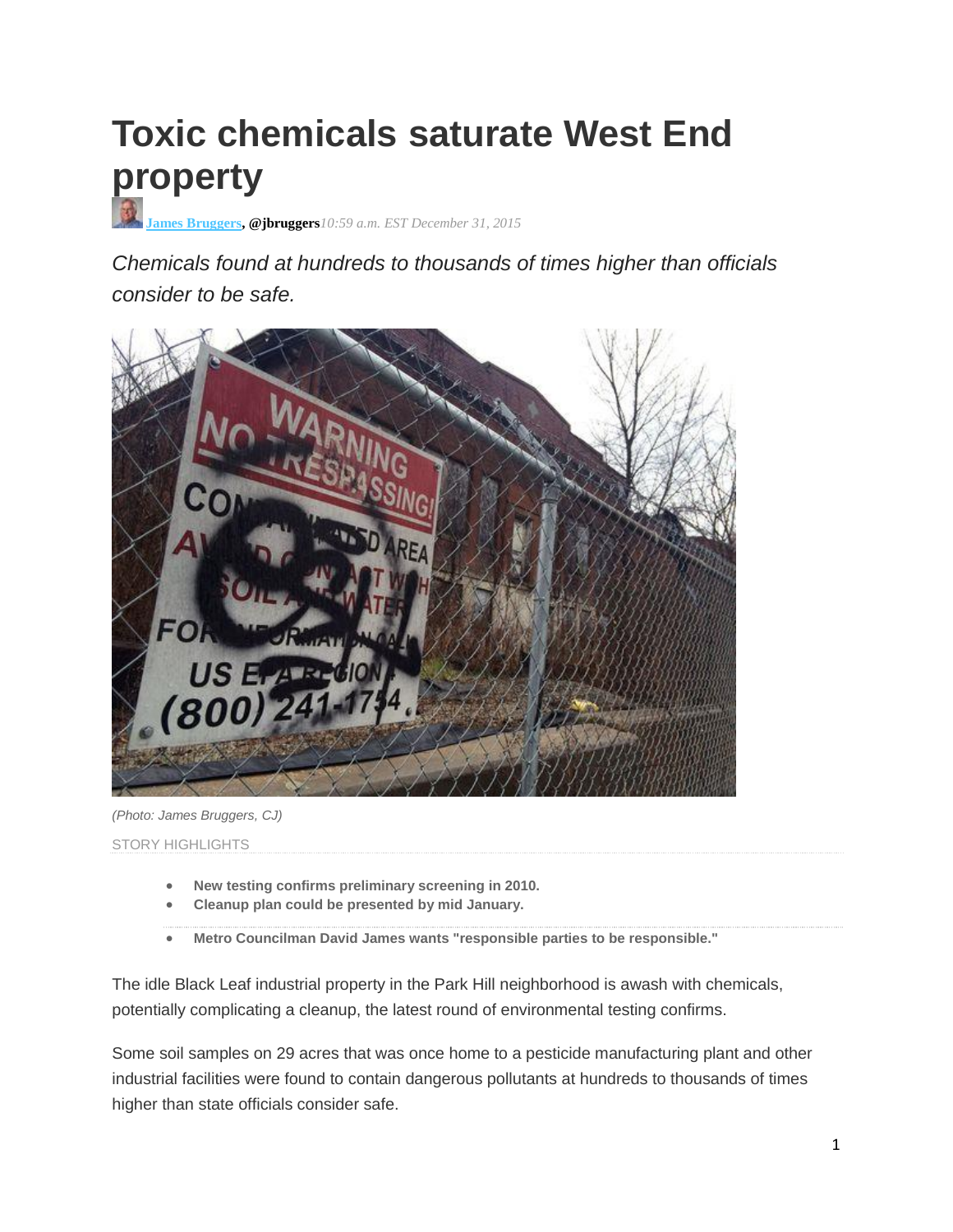"It was shocking to me to see the levels so high," said Carl Hilton, executive director of the West Jefferson County Community Task Force, which has been tracking state and federal efforts to characterize and clean up contamination on the property and nearby residential lots.

"This is not a simple matter," the retired DuPont environmental manager said. "It's quite complex."

Kentucky environmental regulators have identified four companies that they hold responsible for contamination: The property's owner, Louisville Industrial Park LLC, and three other companies that inherited liability through mergers, acquisitions of former owners or subsidiaries. They are Exxon Mobil, Occidental Chemical Corp. and Greif, Inc. Those companies paid for the study that was completed earlier in 2015, which involved analyzing 224 soil samples at 61 locations and examining other environmental conditions on the property.

The companies will submit a cleanup plan for the property, 1391 Dixie Highway, in January.

"I'd like to see the responsible parties be responsible," said Louisville Metro Councilman David James, whose council district includes the Black Leaf site. "I'd like to see that property be cleaned up and allowed to become something useful and positive for the community. Right now it's not anything but a chemically-contaminated site next to a residential neighborhood, and that's not acceptable."

Efforts to reach the property's owner, Tony R. Young, were not successful. And his company's registered agent, EDLG Service Co., did not respond to a request for comment.

Exxon Mobil spokesman Todd Spitler confirmed that a "proposed corrective action" - a cleanup plan - would be submitted to the state in January. He would not comment on how much the cleanup might cost or a timeline for its completion.

## **Chemical contamination**

The 2015 site characterization study followed soil removal and replacement in 2013 and 2014 at about 70 homes adjacent to Black Leaf in a residential cleanup that Kentucky officials have described as their largest ever in an urban setting.

Among the new findings:

- [Arsenic](http://www.atsdr.cdc.gov/toxprofiles/tp.asp?id=22&tid=3) is a problem at 22 of 61 sampling locations, with levels as high as 15 times above what state officials consider safe.
- Pesticides including long-banned [DDT](http://www.epa.gov/ingredients-used-pesticide-products/ddt-brief-history-and-status) were found to exceed safe levels for industrial property at nine locations. At one location, DDT was found 300 times higher than its industrial screening level, and the banned pesticide [dieldrin](http://www.atsdr.cdc.gov/toxfaqs/tf.asp?id=316&tid=56) was 500 times higher. The DDT contamination was as much as 1,400 times higher than considered safe for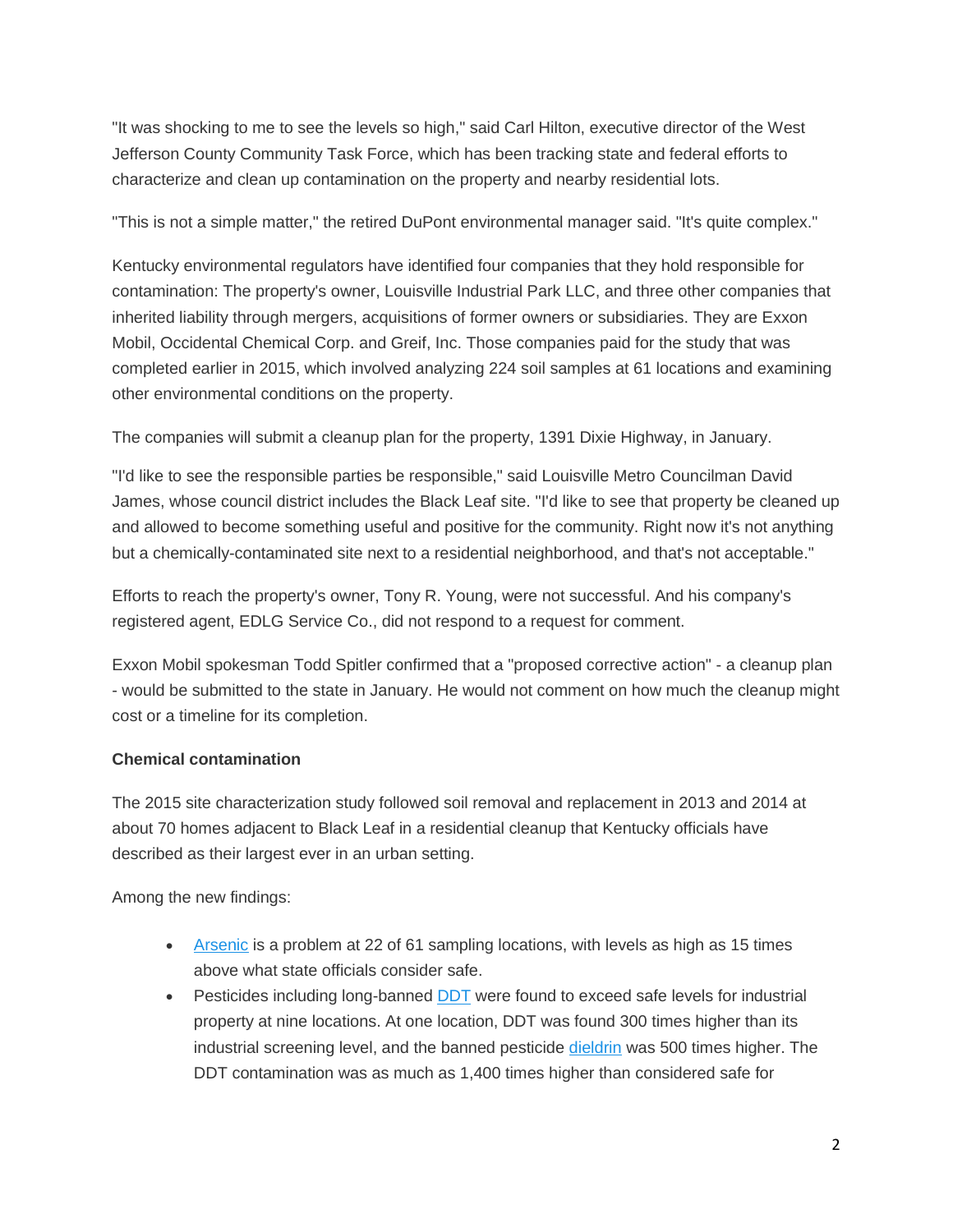residential property and the dieldrin was more than 2,200 times higher than safe residential screening value.

• Twenty-three locations had unsafe levels of [polycyclic aromatic hydrocarbon](http://www.atsdr.cdc.gov/toxprofiles/tp.asp?id=122&tid=25) (PAH) compounds that were higher than acceptable for industrial property, and 51 of the 61 locations exceeded safe levels for residential settings. One of them, benzo(a)pyrene, was at levels as high as 50 times the safe screening value for industrial property, and more than 1,000 times higher than the residential screening level.

PAHs are found in coal, crude oil, and gasoline and several are considered cancer-causing.

The contamination was largely contained to the top two feet of the soil.

The study also found contaminated sediment in catch basins and manholes.

The Black Leaf site is named for a nicotine-based insecticide that a U.S. Environmental Protection Agency handbook says is no longer made. Over most of the past century, the property was also occupied by chemical and wood-products businesses.

"The overall concentrations are in the range of what one might expect at a site that manufactured and packaged pesticides ... along with other historical industrial operations on the property," said Tim Hubbard with the Kentucky Division of Waste Management. He said the results were consistent with earlier environmental screening at the Black Leaf property.

Kentucky's preliminary sampling in 2010 on the property also found high levels of pesticides, as well as toxic heavy metals such as arsenic and lead, as well as benzo(a)pyrene, classified as a probable human cancer agent.

## **Arsenic in the blood**

A 2014 University of Louisville blood and urine analysis of 53 people who live near Black Leaf identified two people with elevated readings of lead or arsenic. But the team did not have funding to look for pesticides or other toxic contaminants found on and near the Black Leaf property.

Marvin Hayes and his wife live next to the property and had high arsenic levels in their blood. This week, Hayes described the property as a blight with buildings that are falling apart and pollution that still washes into the neighborhood, though not as much as before officials worked to curb runoff.

"The people in the neighborhood, they express their concerns," Hayes said. "We want it cleaned up."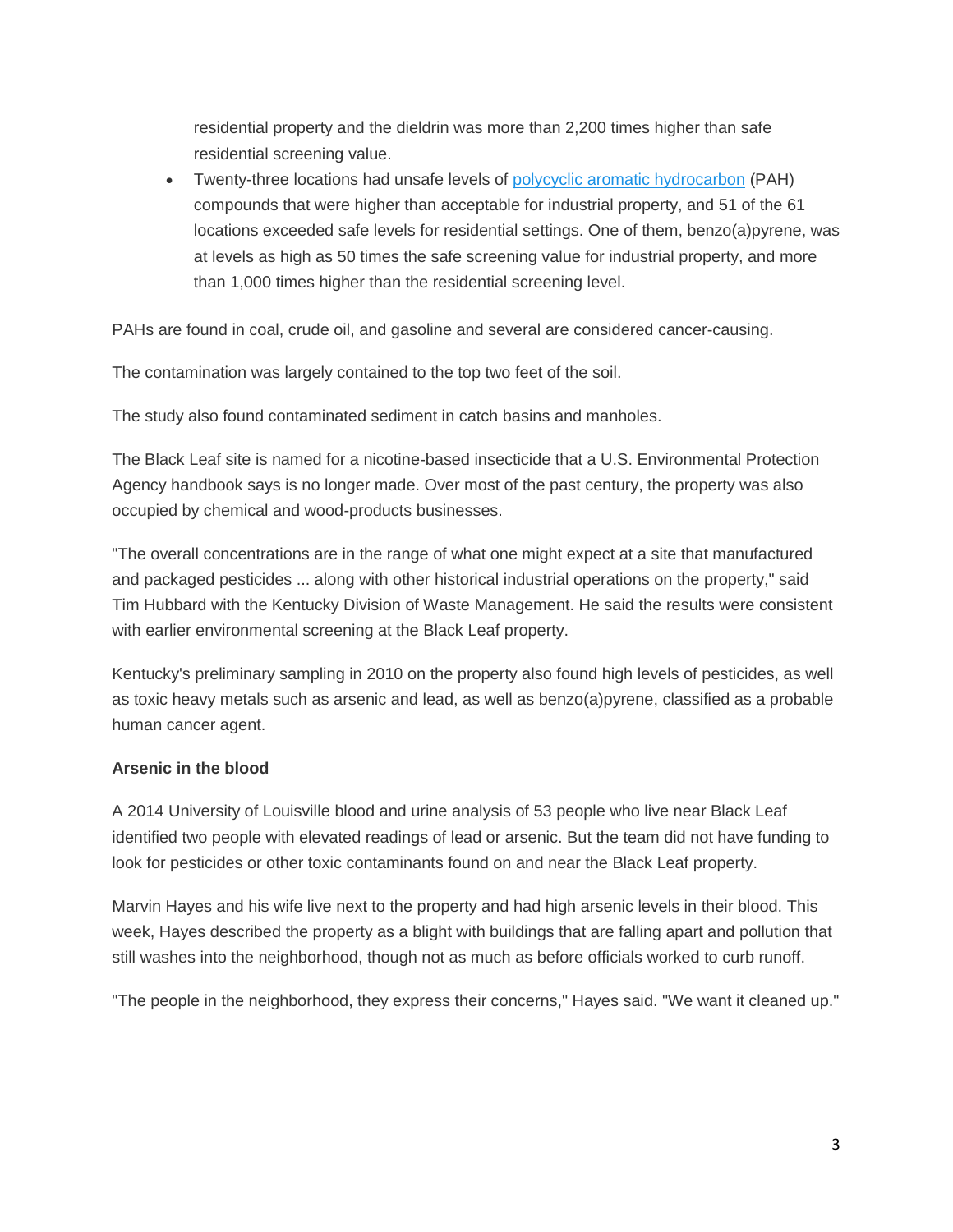

**Buy Photo**

**A rusted vent pipe extends through an opening in the fence that surrounds the polluted Black Leaf property in the Park Hill neighborhood of Louisville.** *(Photo: James Bruggers, CJ)*

Hilton said cleanup options could include removing contaminated soil or covering it with some sort of cap. He said residents will probably want the contaminated soil taken away, which would be more expensive.

"Most of the residents want something done with that land," Hilton said, adding that he expects the West Jefferson task force to discuss the study and any cleanup plans during its upcoming monthly meetings. "It's going to take a long time, and that's one of my concerns."

In 2012, the Courier-Journal reported that it took state and federal environmental regulators 25 years to investigate the pollution at Black Leaf after initial surveys in the mid 1980s indicated there might be problems.

*Reach reporter James Bruggers at (502) 582-4645 and at jbruggers@courier-journal.com.*

## **If you go:**

The West Jefferson County Community Task Force meets on the third Tuesday of the month at 6 p.m. at the Nia Center, 2900 W Broadway.